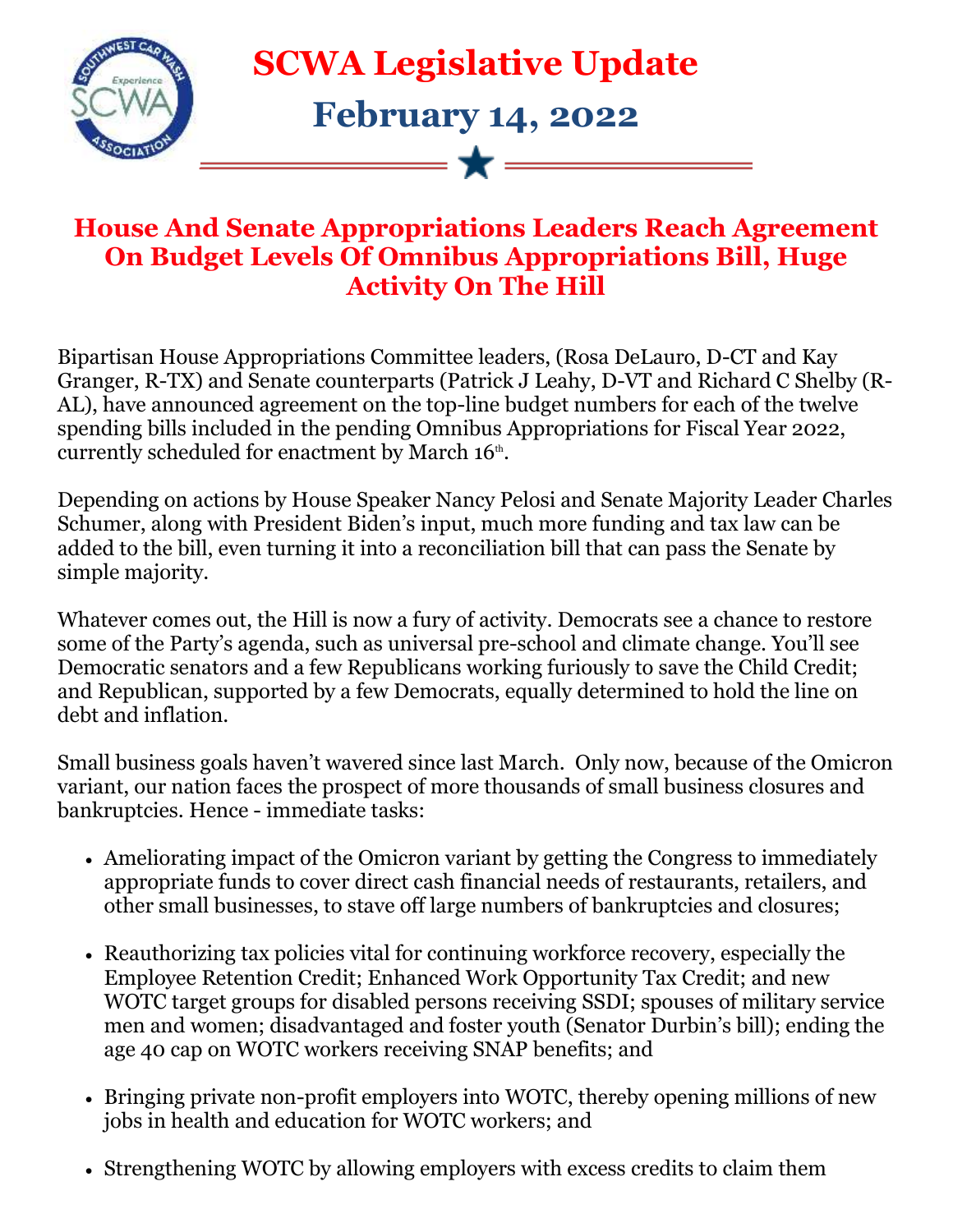against payroll tax.

However as we know in the legislative swirl there'll be snags and compromises.

## **Support For Employee Retention Credit And Emergency Aid For Small Business And Nonprofit Companies Gathering Steam**

On February 8th, the House voted to pass a temporary extension of an Omnibus Budget Appropriations bill to fund the government to March 11.

The reason for moving the date from February  $18<sup>th</sup>$  to March  $11<sup>th</sup>$  is to complete writing the bill. Basically, the bill to be voted today will have little change from the prior one.

Hopefully, appropriators will get the job done and we'll finally have appropriations for the remainder of FY 2022.

Many expect the final bill in March to include funds for COVID-19 Omicron Relief, a slate of tax provisions, and extensions of expiring provisions.

Senator Ron Wyden (D-OR), chairman of the Senate Finance Committee, supports including the Employee Retention Tax Credit (ERTC) in the final Omnibus Appropriations bill. Senator Wyden's colleague, Senator Michael D. Crapo (R-ID), the ranking Republican on the Finance Committee, is equally supportive.

There is no decision at this point on the date another ERTC would be reauthorized or its terminated date. In the Senate, final decision on including ERTC will be made by the majority and minority Leaders, Senator Schumer and Senator McConnell.

Additionally, many small business advocates are strongly supporting the Enhanced Work Opportunity Tax Credit with improved benefits for the next two years, as proposed by Congressman Suozzi and supported by the tax chairmen of Ways and Means and Finance.

Under enhanced WOTC, employers are supporting national workforce recovery by reaching out to hire more workers in large disadvantaged populations covering welfare and food stamp recipients, veterans (and hopefully soon, service members' spouses), people with disabilities (and hopefully soon, recipients of SSDI cash disability payments), residents of empowerment zones and recovering rural areas, the long-term unemployed, and other target groups.

WOTC would be more efficient if Congress allowed employers with excess credits to claim them against payroll tax. WOTC should also be allowed to private non-profit employers, opening many good jobs in health care and education.